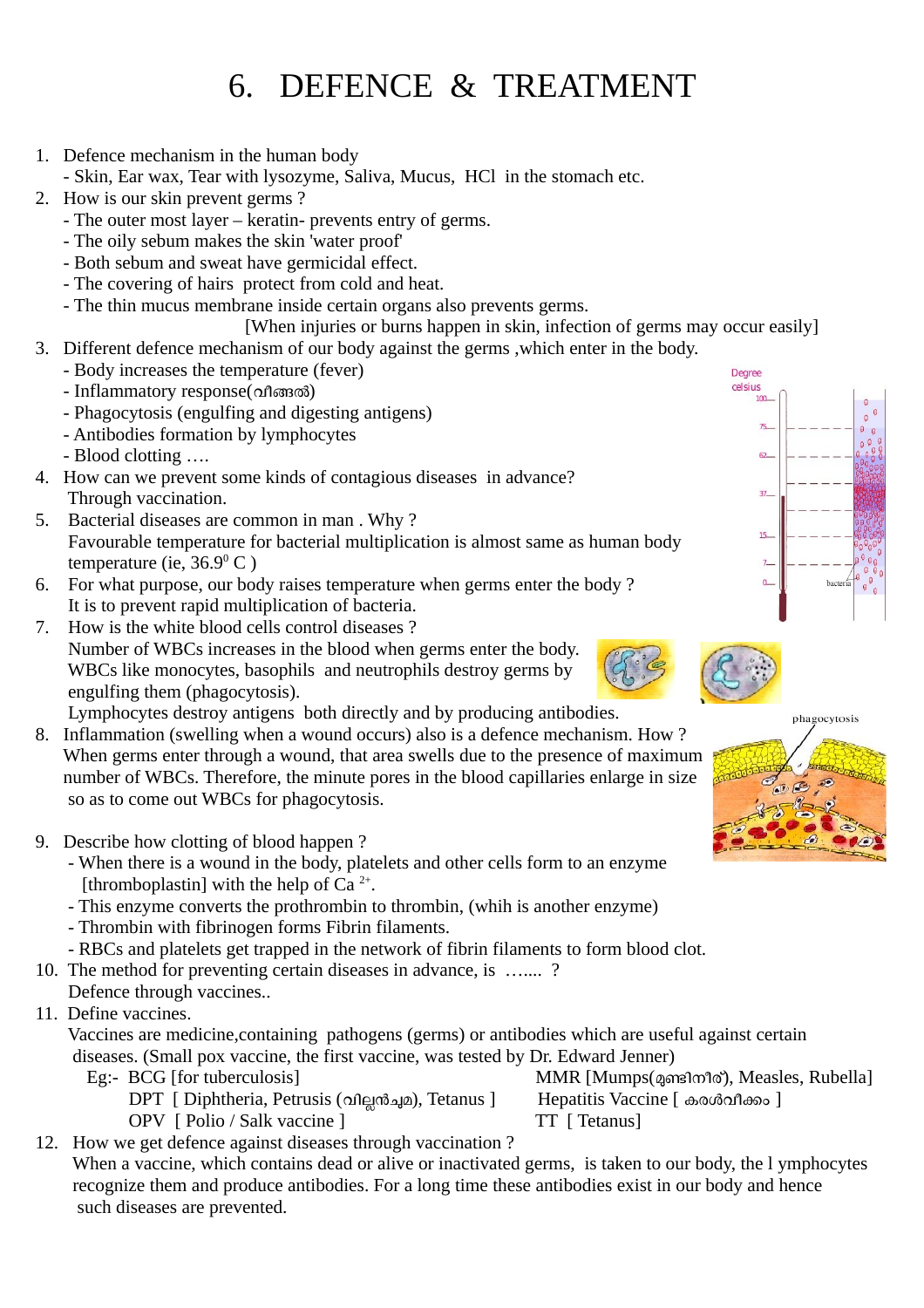| <b>DISEASE</b>   | <b>VACCINE</b>                 | PECULIARITY                |  |
|------------------|--------------------------------|----------------------------|--|
| Small pox        | Small pox vaccine              | Active cowpox virus        |  |
| Tuberculosis     | <b>BCG</b>                     | Live but inactivated germs |  |
| Polio,<br>Rabies | Salk vaccine<br>Rabies vaccine | Dead germs                 |  |
| <b>Tetanus</b>   | TT                             | Inactivated toxins         |  |

## 13. Immune disorders - Example

|                                                                   | <b>DISEASE</b> | <b>REASON</b>                                                                                          |
|-------------------------------------------------------------------|----------------|--------------------------------------------------------------------------------------------------------|
| Autoimmune disorders                                              |                | Rheumatic fever Due to reaction of lymphocytes against our<br>body cells, considering them as antigens |
| Hyper activity of immune system   Allergy, Asthma   Over reaction |                |                                                                                                        |

- 14. Examples of body organs that can be donated ?
	- Eye, ear, liver, tendon, thymus, skin, blood vessels, pancreas, kidney, lungs, heart ….
- 15. Make apt slogans for the awareness of organ donation.
- 16. While conducting surgery of grafting organ , the recepient use immuno suppressants. Why? The body of organ receiver may react against the grafted organ, as foreign body, by producing antibodies.
- 17. How can HIV destroy our immunity ? HIV (Human Immuno deficiency Virus) destroy the lymphocytes and gradually decreases our immunity. Even minor diseases become critical. This condition is known as AIDS.
- 18. Mode of HIV transmission ?
	- Through body fluids unprotected sexual relationship
		- unsterilized injection needles
		- blood transfusion

–

– from pregnant mother to child

19.

| Modes of treatment            | Founding fathers                         | Special features                                                                                                                                                                           |
|-------------------------------|------------------------------------------|--------------------------------------------------------------------------------------------------------------------------------------------------------------------------------------------|
| Ayurveda                      | Charaka, Susrutha,<br>Vagbhada  (Indian) | A life style to maintain the body fit.<br>Majority of medicines are herbal.                                                                                                                |
| Homeopathy                    |                                          | Samuel Hanniman (German) Great concern for symptoms. Homeopathy considers<br>the causative factor can itself effect the cure and when<br>medicine is more diluted the more is its potency. |
| Allopathy-<br>Modern medicine | Hippocrates (Greek)                      | Gives much importance to diagnosis, treatment,<br>medicines etc. Different areas of specialisation,<br>Modern equipments or instruments for treatment                                      |

20. Specialisations in modern medicine

| Paediatrics | - treatment in children                                             | Cardiology | - tretment of heart diseases            |
|-------------|---------------------------------------------------------------------|------------|-----------------------------------------|
| Geriatrics  | - treatment in old age                                              | Oncology   | - cancer treatment                      |
|             | Ophthalmology -eye treatment                                        | Neurology  | - treatment to nervous system disorders |
| Urology     | - treatment of urinary organs Gynaecology                           |            | - gynaecological treatment              |
|             | $\alpha$ Radiology – radiation treatment and diagnosis $\alpha$ ENT |            | -treatment to ear, nase and throat      |

21. Techniques used to diagnose and treatment,

 Stethoscope, Sphygmomanometer, Thermometer, Ultra-sound scan, MRI Scan, CT Scan, X-ray, ECG, EEG, Artificial valves, Bypass surgery, Angiogram, Endoscopy, Genetic engineering, Telemedicine, Nanotechnology ….